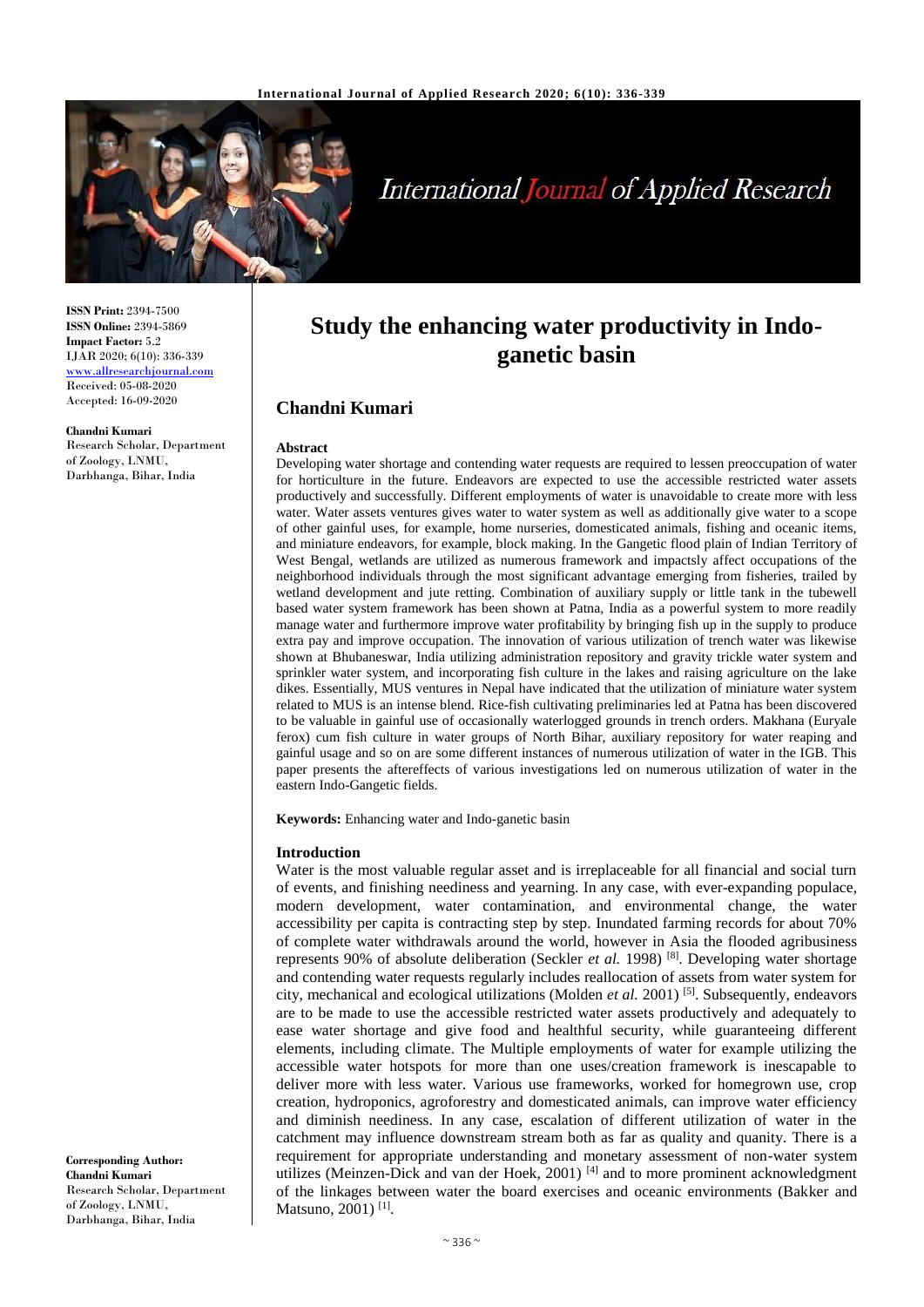It is very much perceived that individuals utilizes water for different purposes. This numerous utilization occurs at various levels: the family unit level, the water framework level, and the catchment or bowl scales. For instance, in numerous country and metropolitan zones, homegrown water flexibly networks are utilized for little scope profitable exercises. Likewise, water system plans supplies water for inundating field crops, but at the same time are utilized for domesticated animals or lawn water system too. The oceanic frameworks, for example, wetlands including rice-based frameworks give numerous basic profitable and biological system administrations like energizing groundwater, flushing impurities, and supporting untamed life. In this manner, various use frameworks can furnish the more weak clients with ease administrations for homegrown water, water for farming, home nurseries, domesticated animals, environments for fish and other amphibian assets and country miniature ventures, for example, block making. So as to get most extreme profit by the drained or redirected water and expand yield to build water profitability, the gainful or valuable intercessions of numerous nature of both non-immoderate and less water wasteful, for example, fisheries, sea-going harvests, oceanic assets, domesticated animals and so on might be incorporated into the current water system and water use frameworks/water foundations. Nonetheless, an improved comprehension of rivalry and complementarity of all water requests is basic for viable various use the board (Li *et al.* 2005)<sup>[3]</sup>. The profitable use of accessible water assets is instrumental in expanding neighborhood network versatility and danger the board that may result from climatic vulnerability.

Coordinated water assets the board (IWRM) incorporates all parts of water assets advancement, the executives and use for managing contending water segments at the bowl or catchment scale. The Multiple Use Services (MUS) is a methodology for giving numerous utilizations administrations at frameworks level and downwards. Subsequently, receiving a coordinated, numerous utilization way to deal with water assets improvement and the executives is a chance to accomplish Millennium Development Goals (MDG) of killing outrageous neediness and hunger and guaranteeing natural manageability. Residence scale MUS is the best method of utilizing water to add to all Millennium Development Goals (Van Koppen *et al.* 2009). This paper tends to creative methodologies for overseeing accessible water assets however upscaling science based and field tried models for reasonable different use water gracefully framework for expanding water efficiency and maintainable rural advancement to take care of the developing populace in IGB. The paper additionally examines the aftereffects of various examinations led on numerous utilization of water in the eastern Indo-Gangetic fields.

#### **Material and Method**

Indo-Gangetic bowl, which alludes to the Indus and Ganges bowl, ranges Bangladesh, India, Nepal and Pakistan. It lies generally in the Indus-Ganga-Brahmaputra plain, which expands 3,200 km between the mouth of the Ganges River, toward the east, and that of the Indus, toward the west. The bowl among the world's biggest and most gainful bowls, shapes the floor underneath the "top of the world", the Himalayas. The streams incorporated are the Ganga, Indus, Beas, Yamuna, Gomti, Ravi, Chambal, Sutlej, and Chenab. The IGB gives the monetary base to farming, ranger service, fisheries, animals, including metropolitan and modern water prerequisites for around a billion people. Given the variety of agro-climatic, social and monetary conditions in the four riparian nations, the bowl is an investigation of differentiations and openings in all regards. The bowl is spread over a territory of 225.2 million ha and the net edited zone is 114 million ha. According to 2001 statistics the number of inhabitants in IGB is 747 million. Provincial populace in Bangladesh, India, Nepal and Pakistan is 79.9, 74.5, 86.0 and 68.0% individually of the complete populace. About 35% of the populace in the IGB is underneath neediness line. High populace development in these nations stays a reason for worry of water and food security, neediness lightening and asset preservation. In IGB about 91.4% of the yearly water use is for horticulture reason followed by 7.8% for homegrown use. Developing water shortage and contending water requests are required to lessen redirection of water for farming later on. The water profitability of yields and animals is low in IGB incompletely due to carelessness on crop-domesticated animals and water nexus and their effect on work. So as to improve in general water profitability of water system and water assets frameworks, the gainful mediations, for example, developing vegetables, natural products, animals, fisheries and other living oceanic frameworks should be coordinated into the current water system and water assets frameworks with the end goal that more food might be created out of accessible water assets.

#### **Result and Discussion**

In order to develop and demonstrate productive utilization of waterlogged areas, a research project was initiated at ICAR-RCER, Patna with various multiple use options. Three multiple water use based farming systems (Fig. 1), namely secondary reservoir fed by canal seepage, fish trenches-cum-raised bed and rice-fish culture using nylon pen under seasonally waterlogged lands adjoining Patna main canal were undertaken (Sikka *et al.* 2010). The different features, integration of different uses and future scope for productive utilization of waterlogged areas in enhancing water productivity and livelihoods are discussed below.



**Fig. 1:** Layout of various multiple use interventions in the Experimental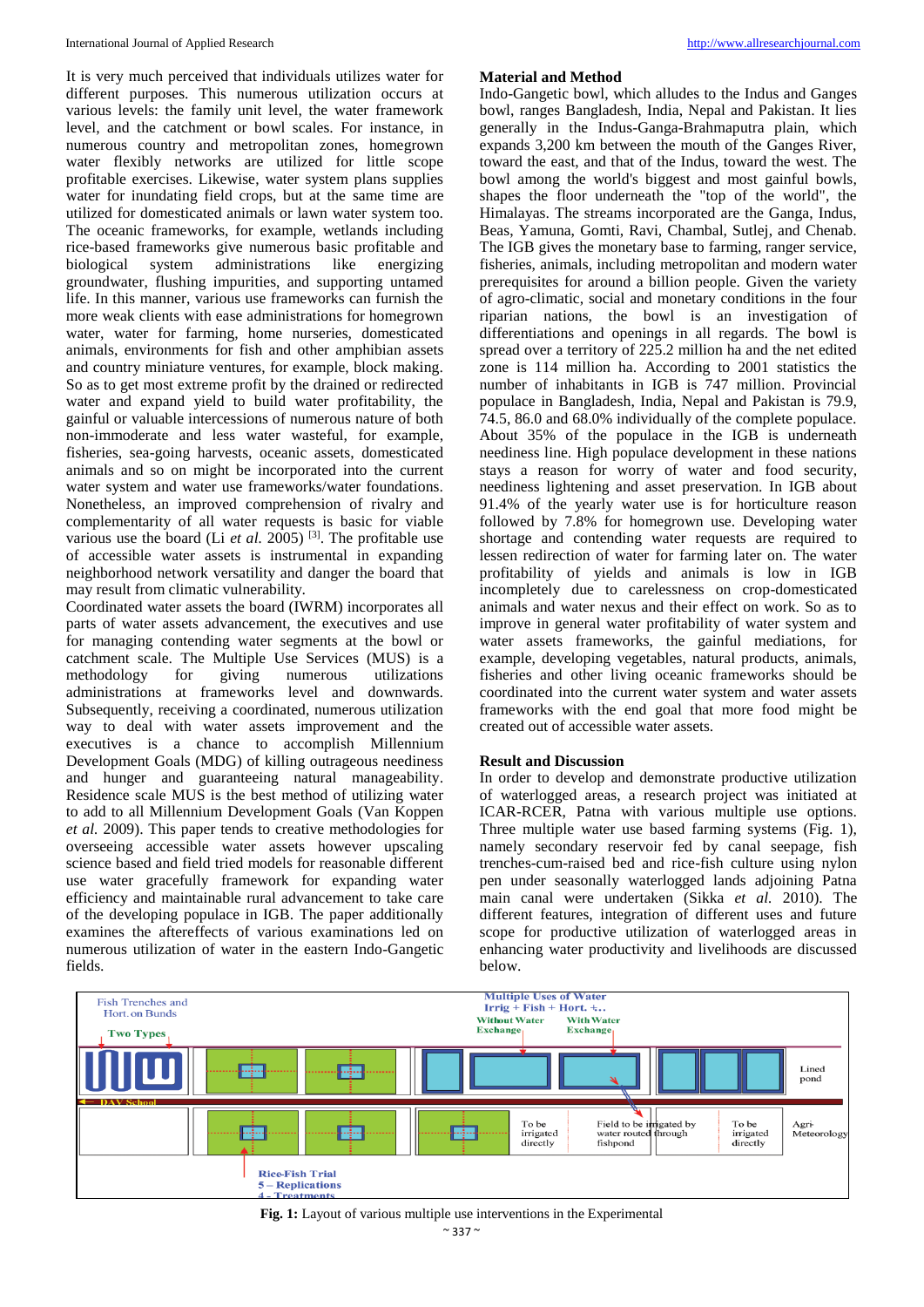Medium deep waterlogged lands (0.5-1.0 m) can be modified in the form of a reservoir or pond that can be used for multiple uses. The excavated soil is spread around the periphery to form a bund with crest level at least 50 cm above the highest water level to ensure that water do not overflow the bunds. High value horticultural/vegetable production on bunds utilizing seepage water with little supplemental water can produce good profit from the land, which was otherwise poorly utilized. In conjunction, good fish production can be achieved with water quality management through water routing for irrigation purpose. Two options like routing of water with provision of water exchange and control reservoir without water exchange were tried. The routed water containing good amount of nutrients provide opportunity for applying water to the fields in correct amount and at appropriate time, which enhances yield and quality of agricultural produce. Ducks, poultry,

piggery, etc. are other components that can be added to have complementary benefits.

### **Fish trench-cum-raised bed**

Lands having water stagnation of more than 1.0 m are not much beneficial for rice-fish culture. Trenches in such areas can be excavated in such a way that excavated soil is filled in alternate strips to make bunds. Coconut growing farmers in the backwater areas of Kerala extensively follow such farming practice. In Mekong Delta in southern Vietnam, farmers employ trenches within their fruit orchards, usually surrounded by a lateral trench and a connection to the adjacent rice field. To evaluate this concept, two types of layout of the fish trenches, *viz.* 1) meandering type trenches simulating river condition; and 2) continuous trenches surrounding island of raised bed simulating pond type conditions was undertaken (Figure 2).



**Fig. 2:** Two types of layout of trenches

# **Returns from different multiple water use systems**

Optional repository with cultivation on dykes gave most noteworthy gross salary just as overall gain followed by fish in auxiliary supply alone. Total compensation from fish in the optional supply with cultivation on dykes was INR. 132590 for every ha for each year (Table 1). Organic product crops contributed 56% to the overall gain followed by fish (27%) and vegetables (17 %). Total compensation picked up from fish alone in optional supply was INR 93550 for each ha for every year and the whole sum originated from fish creation (Table 2). Correspondingly, fish in depressed channels with cultivation on raised beds additionally gave equivalently great salary. Overall gain from this framework was INR 80951 for every ha for each time of which 54% was contributed by natural product crops. Vegetables contributed 22% and the staying 24 % was contributed by fish. Net gain from Rice-wheat framework with fish asylum in the middle was in the tune of

INR 29694 for each ha for every year, out of which 11 percent was contributed by fish and 89% was contributed by rice and wheat. These frameworks were contrasted and customary rice-wheat framework where overall gain was INR 27965 for each ha for every year. Increment in overall gain was most noteworthy (374.13 percent) if there should arise an occurrence of fish in Burrow Lake and cultivation on dykes. Increment in net gain over rice wheat framework was 6.18% in rice-wheat framework with fish reject at the middle, 189.47 percent in fish in depressed channels with agriculture on raised beds, and 234.53 percent in fish in whole optional store. Water efficiency (return in rupees/cubic meter of water utilized) of optional store with water trade extended between 3.74 to 15.2 where as in Charge Lake without water trade it ran between 10.3-14.4 down and dirty water efficiency esteems ran between 1.5- 6.51.

| Table 1: Relative returns from different multiple water use systems |  |  |  |  |  |
|---------------------------------------------------------------------|--|--|--|--|--|
|---------------------------------------------------------------------|--|--|--|--|--|

| Water use system         | Gross       | Cost of     | Net         | % Increase   | Benifit- |
|--------------------------|-------------|-------------|-------------|--------------|----------|
|                          | income      | cultivation | income      | over rice-   | cost     |
|                          | (INR/ha/yr) | (INR/ha/yr) | (INR/ha/vr) | wheat system | ratio    |
| Rice and wheat           | 54965       | 27000       | 27965       | 0.00         | 2.04     |
| Rice and wheat with fish | 56342       | 26648       | 29694       | 6.18         | 2.11     |
| refuge in the centre     |             |             |             |              |          |
| Fish in sunken trenches, | 142010      | 61059       | 80951       | 189.47       | 2.33     |
| horticulture on raised   |             |             |             |              |          |
| beds                     |             |             |             |              |          |
| Fish in secondary        | 234289      | 101699      | 132590      | 374.13       | 2.30     |
| reservoir and            |             |             |             |              |          |
| horticulture on dykes    |             |             |             |              |          |
| Fish alone in dug out    | 168750      | 75200       | 93550       | 234.53       | 2.24     |
| secondary reservoir      |             |             |             |              |          |